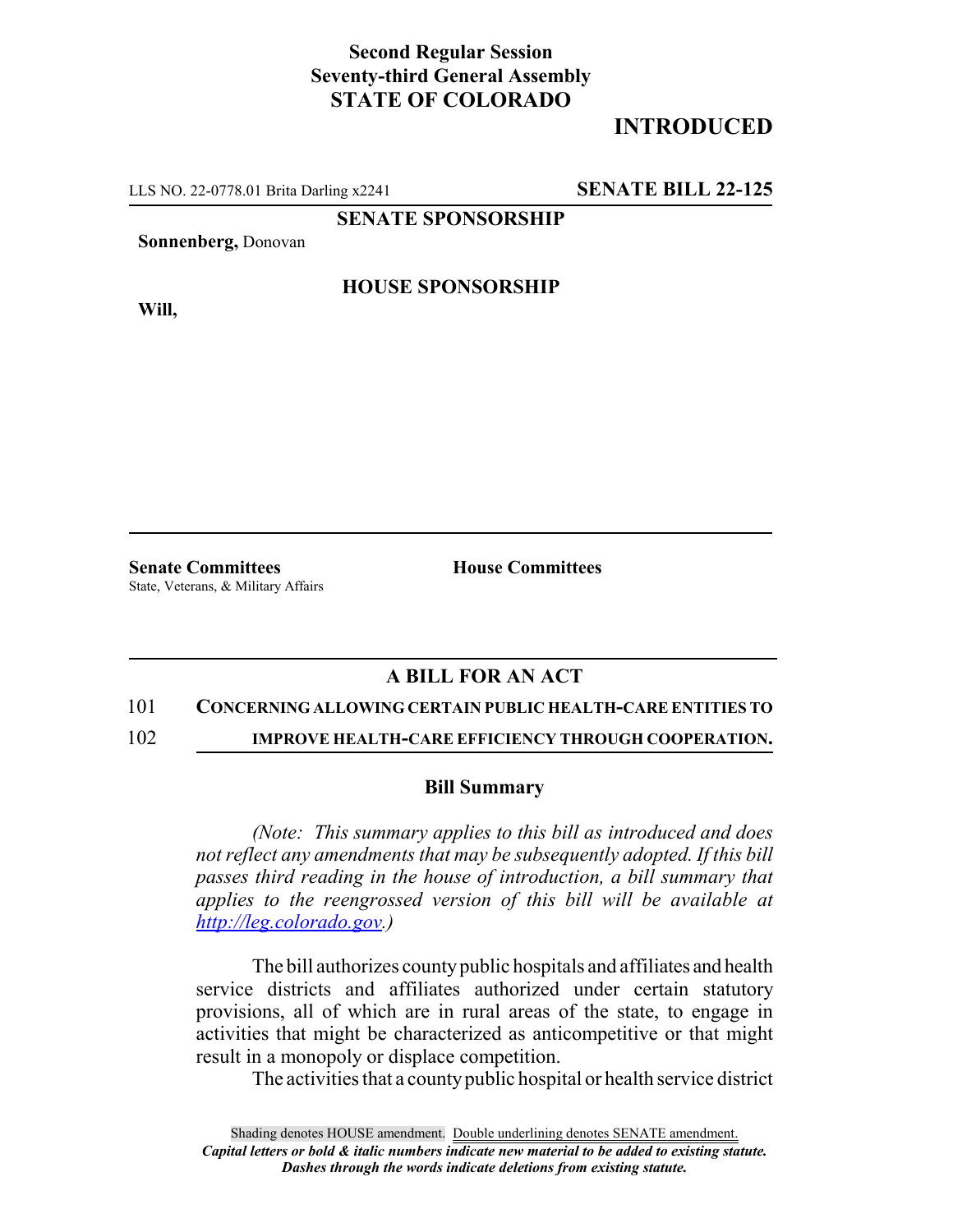may engage in include, among others, joint ventures, joint purchasing agreements, and joint negotiations.

In exercising these powers, the county public hospital or health service district or its affiliate is performing essential public functions on behalf of the state and is immune from any liability under federal and state antitrust laws.

 *Be it enacted by the General Assembly of the State of Colorado:* **SECTION 1.** In Colorado Revised Statutes, **add** 25-3-304.5 as follows: **25-3-304.5. Hospital collaboration - anticompetitive affiliations or actions.** (1) A PUBLIC HOSPITAL BOARD OF TRUSTEES MAY ENGAGE THE HOSPITAL, OR AN AFFILIATE OF THE HOSPITAL THAT IS EITHER UNDER THE SOLE CONTROL OF THE HOSPITAL OR UNDER THE COMMON CONTROL OF THE HOSPITAL AND OTHER COUNTY PUBLIC HOSPITALS, IN ACTIVITIES DESCRIBED IN SUBSECTION (2) OF THIS SECTION, EITHER ON ITS OWN OR IN COLLABORATION WITH OTHER PERSONS, THAT MIGHT BE CHARACTERIZED AS ANTICOMPETITIVE, THAT MIGHT RESULT IN THE ACQUISITION OR MAINTENANCE OF MONOPOLY POWER WITHIN THE MEANING OF STATE AND FEDERAL ANTITRUST LAWS, OR THAT MIGHT RESULT IN THE DISPLACEMENT OF COMPETITION IN THE PROVISION OF HOSPITAL, PHYSICIAN, OR OTHER HEALTH-CARE-RELATED SERVICES. (2) THE ACTIVITIES THAT A PUBLIC HOSPITAL BOARD OF TRUSTEES 17 MAY ENGAGE IN PURSUANT TO SUBSECTION (1) OF THIS SECTION, EITHER INDEPENDENTLY OR IN COLLABORATION WITH OTHER PERSONS, INCLUDE, AT A MINIMUM: (a) JOINT VENTURES; (b) JOINT PURCHASING ARRANGEMENTS;

**(c)** JOINT NEGOTIATIONS WITH PHYSICIANS, HOSPITALS, AND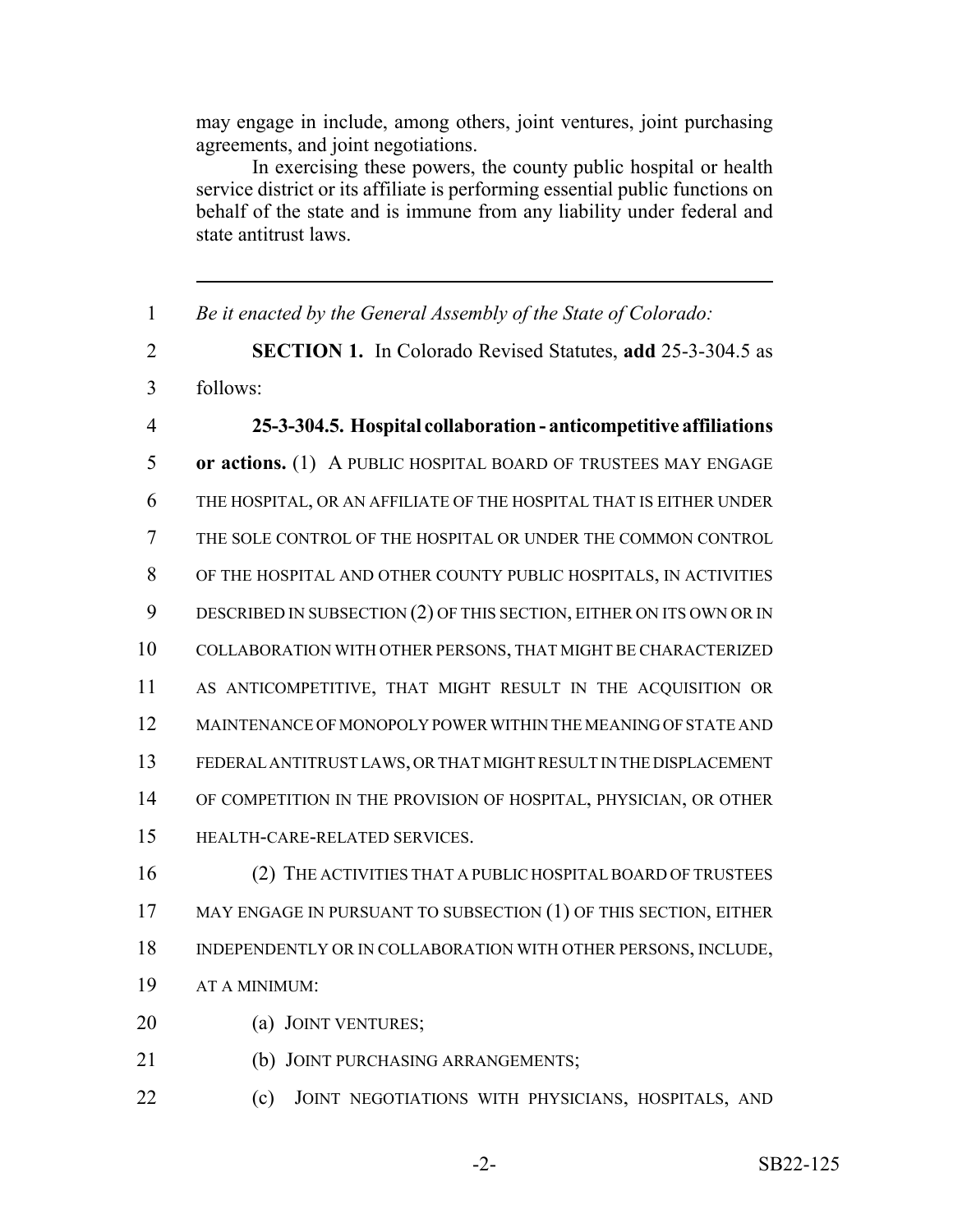PAYERS, REGARDLESS OF WHETHER SUCH NEGOTIATIONS RESULT IN SEPARATE OR COMBINED AGREEMENTS;

(d) LEASES; AND

 (e) AGREEMENTS THAT INVOLVE DELIVERY SYSTEM NETWORK CREATION OR OPERATION.

 **SECTION 2.** In Colorado Revised Statutes, **add** 25-3-316 as follows:

 **25-3-316. Legislative declaration - anticompetitive practices - state action - immunity - definition.** (1) IN SUPPORT OF AND IN FURTHERANCE OF THE POWERS GRANTED IN SECTION 25-3-304.5 AND THIS SECTION, THE GENERAL ASSEMBLY FINDS AND DECLARES THAT:

 (a) A COUNTY PUBLIC HOSPITAL ESTABLISHED PURSUANT TO THIS PART 3 AND A HOSPITAL AFFILIATE PERFORM ESSENTIAL PUBLIC FUNCTIONS ON BEHALF OF THE STATE;

 (b) RURAL COMMUNITIES AND THEIR HOSPITALS ARE GENERALLY CONSIDERED VULNERABLE DUE TO LOW PATIENT VOLUMES, HIGH MEDICARE AND MEDICAID PAYER MIX, GEOGRAPHIC ISOLATION, WORKFORCE SHORTAGES, LIMITED ACCESS TO ESSENTIAL HEALTH-CARE SERVICES, AGING INFRASTRUCTURE, AND HIGHER INCIDENCE OF CHRONIC DISEASE;

 (c) INCREASED COLLABORATION WILL IMPROVE RURAL HOSPITALS' CHANCES OF SURVIVAL WHILE PRESERVING THE ETHIC OF INDEPENDENT, 23 LOCALLY CONTROLLED HEALTH CARE;

24 (d) THE EXERCISE OF POWERS CONFERRED ON COUNTY PUBLIC HOSPITALS AND THEIR HOSPITAL AFFILIATES UNDER THIS PART 3 MAY COMPEL OR RESULT IN EACH COUNTY PUBLIC HOSPITAL OR HOSPITAL AFFILIATE ENGAGING IN ACTIVITIES DESCRIBED IN SUBSECTION (2) OF THIS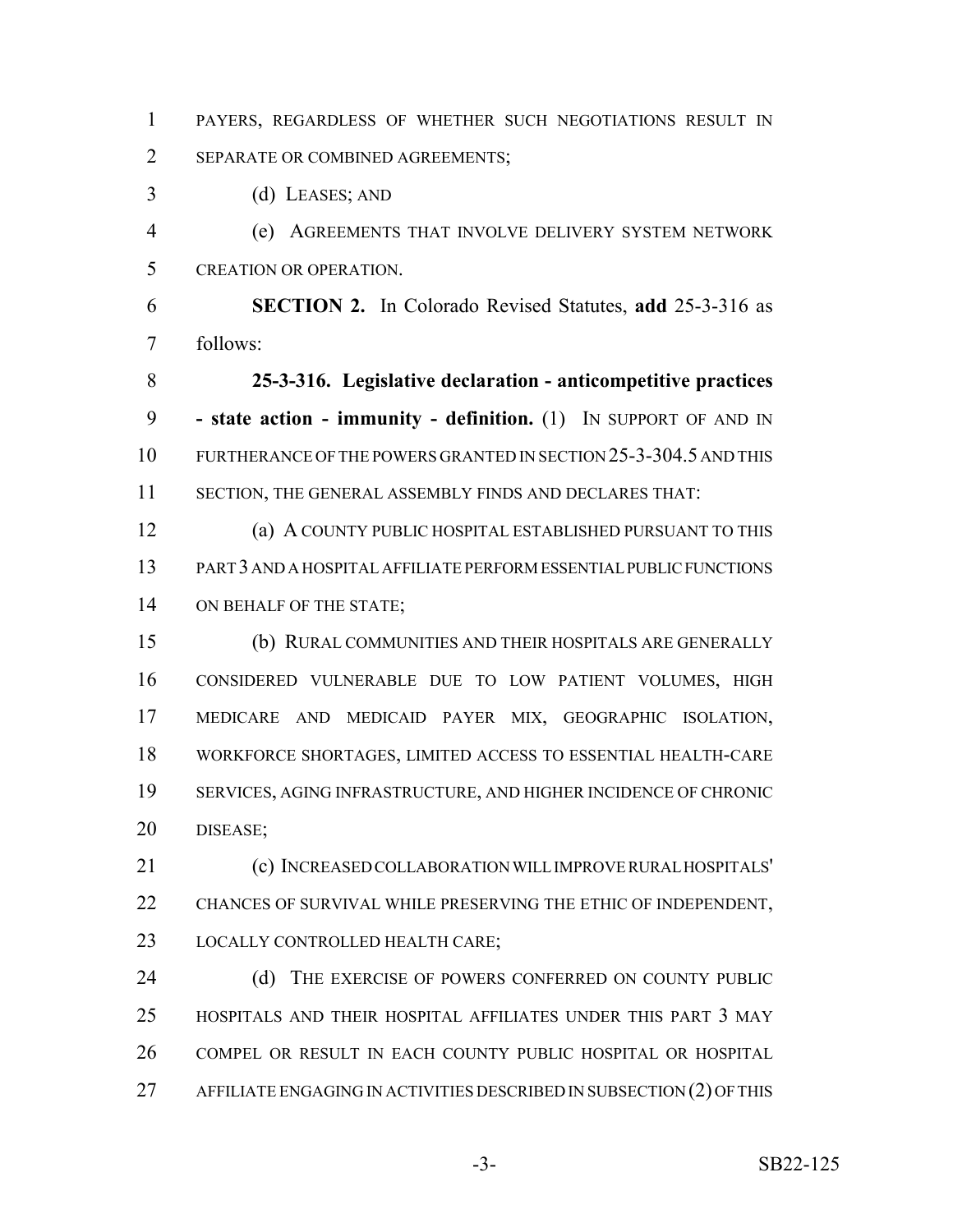SECTION, ITSELF OR IN COLLABORATION WITH OTHER PERSONS, THAT MIGHT BE CHARACTERIZED AS ANTICOMPETITIVE, THAT MIGHT RESULT IN THE ACQUISITION OR MAINTENANCE OF MONOPOLY POWER WITHIN THE MEANING OF STATE AND FEDERAL ANTITRUST LAWS, OR THAT MIGHT RESULT IN THE DISPLACEMENT OF COMPETITION IN THE PROVISION OF HOSPITAL, PHYSICIAN, OR OTHER HEALTH-CARE-RELATED SERVICES;

 (e) IN CARRYING OUT ITS PUBLIC HEALTH MISSION THROUGH THE EXERCISE OF THE POWERS GRANTED BY THIS PART 3, INCLUDING, WITHOUT LIMITATION, THE COLLABORATIVE ACTIVITIES EXPRESSLY AUTHORIZED BY THIS PART 3, A COUNTY PUBLIC HOSPITAL OR HOSPITAL AFFILIATE AND THE OTHER PERSONS WITH WHICH IT COLLABORATES ARE IMMUNE FROM LIABILITY UNDER FEDERAL AND STATE ANTITRUST LAWS TO THE FULLEST EXTENT ALLOWED BY LAW; AND

 (f) AS AN EXPRESSION OF THE PUBLIC POLICY OF THE STATE WITH RESPECT TO THE DISPLACEMENT OF COMPETITION IN THE FIELD OF HEALTH CARE, EACH COUNTY PUBLIC HOSPITAL OR HOSPITAL AFFILIATE, WHEN EXERCISING ITS POWERS UNDER THIS PART 3, IS ACTING AS A POLITICAL SUBDIVISION OF THE STATE, AND AS SUCH, IS NOT SUBJECT TO ACTIVE SUPERVISION BY THE STATE IN ORDER TO ENJOY IMMUNITY FROM THE APPLICATION OF STATE AND FEDERAL ANTITRUST LAWS.

21 (2) THE ACTIVITIES THAT A PUBLIC HOSPITAL BOARD OF TRUSTEES 22 OR HOSPITAL AFFILIATE MAY ENGAGE IN PURSUANT TO SUBSECTION  $(1)(d)$  OF THIS SECTION, EITHER INDEPENDENTLY OR IN COLLABORATION WITH OTHER PERSONS, INCLUDE, AT A MINIMUM:

- (a) JOINT VENTURES;
- 26 (b) JOINT PURCHASING ARRANGEMENTS;
- (c) JOINT NEGOTIATIONS WITH PHYSICIANS, HOSPITALS, AND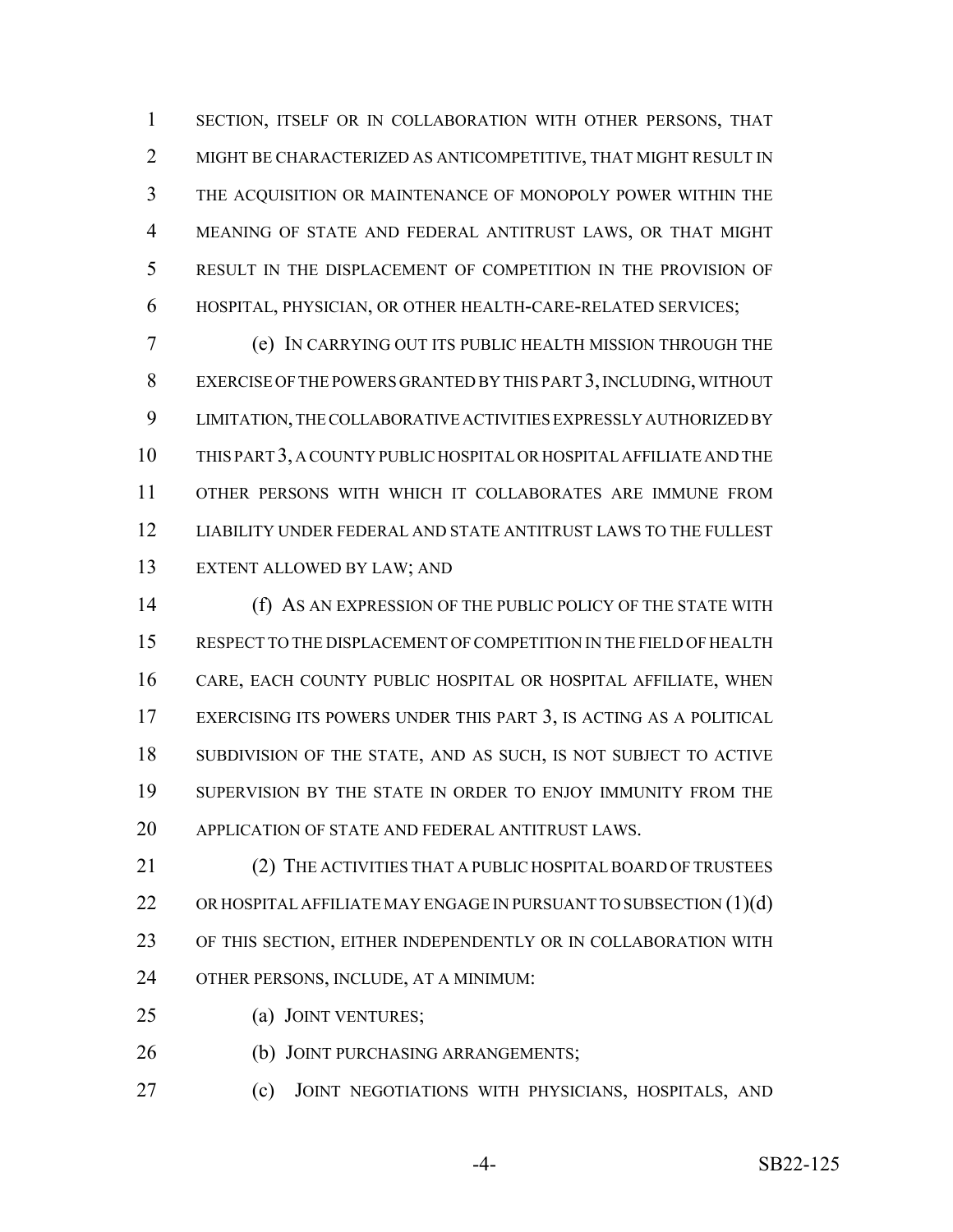PAYERS, REGARDLESS OF WHETHER SUCH NEGOTIATIONS RESULT IN SEPARATE OR COMBINED AGREEMENTS;

(d) LEASES; AND

 (e) AGREEMENTS THAT INVOLVE DELIVERY SYSTEM NETWORK CREATION OR OPERATION.

 (3) AS USED IN THIS SECTION, "HOSPITAL AFFILIATE" MEANS AN AFFILIATE OF THE COUNTY PUBLIC HOSPITAL THAT IS EITHER UNDER THE SOLE CONTROL OF THE COUNTY PUBLIC HOSPITAL OR UNDER THE COMMON CONTROL OF THE COUNTY PUBLIC HOSPITAL AND OTHER COUNTY PUBLIC HOSPITALS OR HEALTH SERVICE DISTRICTS, AS DEFINED IN SECTION  $11 \quad 32 - 1 - 103 \tag{9}.$ 

 **SECTION 3.** In Colorado Revised Statutes, **add** 32-1-102.1 as follows:

 **32-1-102.1. Legislative declaration - anticompetitive practices - state action - immunity.** (1) IN SUPPORT OF AND IN FURTHERANCE OF 16 THE POWERS GRANTED IN SECTION 32-1-1003 (6) AND THIS SECTION, THE GENERAL ASSEMBLY FINDS AND DECLARES THAT:

 (a) THE ORGANIZATION OF HEALTH SERVICE DISTRICTS AND HEALTH SERVICE DISTRICT AFFILIATES PROVIDING THE SERVICES AND HAVING THE PURPOSES, POWERS, AND AUTHORITY GRANTED IN THIS ARTICLE 1 SERVE A PUBLIC USE AND PROMOTE THE HEALTH, SAFETY, PROSPERITY, SECURITY, AND GENERAL WELFARE OF THE INHABITANTS OF THE HEALTH SERVICE DISTRICTS AND OF THE PEOPLE OF THE STATE OF COLORADO;

 (b) RURAL ACCESS TO HEALTH CARE IS VULNERABLE DUE TO LOW PATIENT VOLUMES, HIGH MEDICARE AND MEDICAID PAYER MIX, GEOGRAPHIC ISOLATION, WORKFORCE SHORTAGES, LIMITED ACCESS TO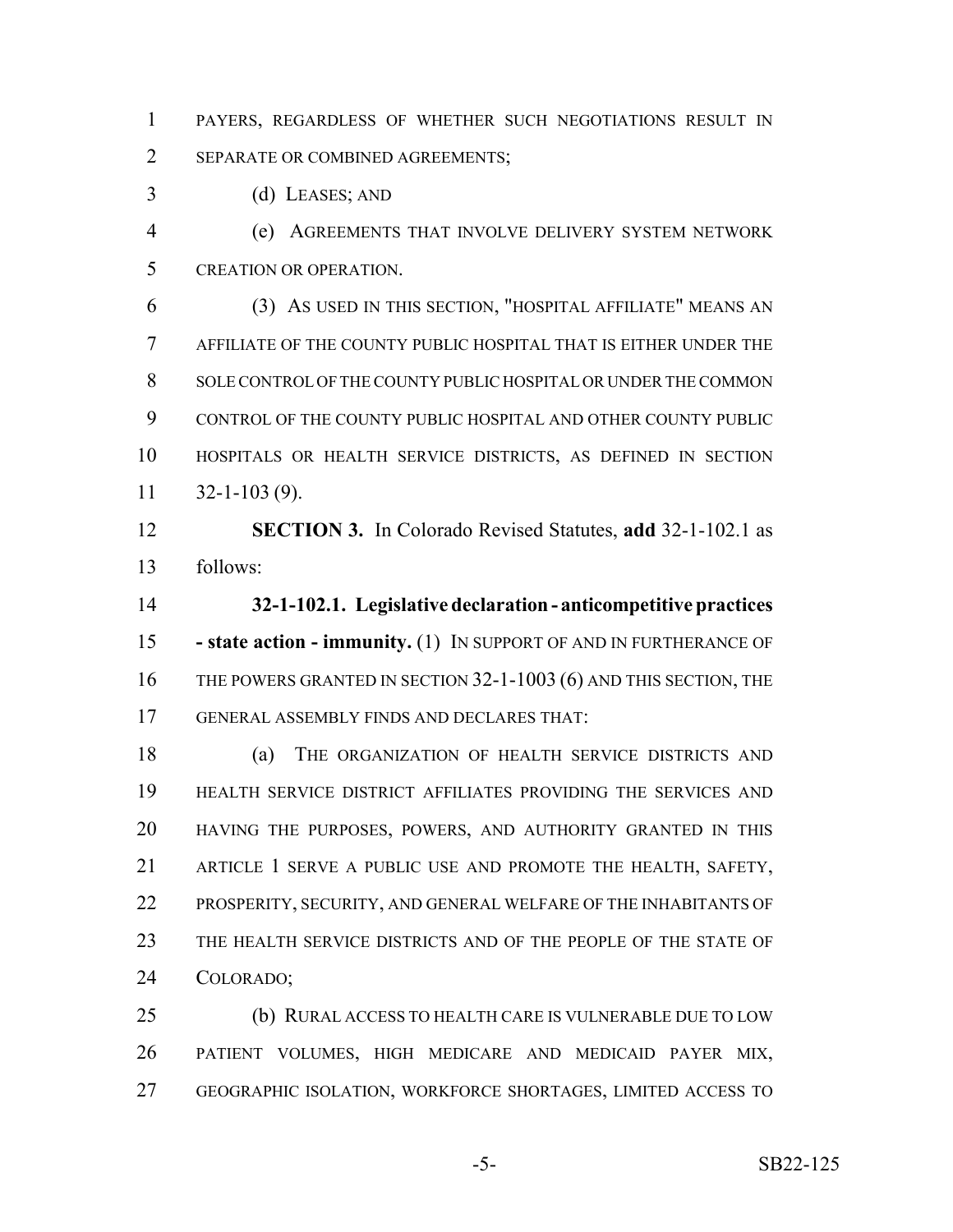ESSENTIAL HEALTH-CARE SERVICES, AGING INFRASTRUCTURE, AND HIGHER 2 INCIDENCE OF CHRONIC DISEASE;

 (c) INCREASED COLLABORATION WILL HELP MAINTAIN ACCESS TO HEALTH-CARE SERVICES AND PRESERVE THE ETHIC OF INDEPENDENT, LOCALLY CONTROLLED HEALTH CARE.

 (d) THE EXERCISE OF POWERS CONFERRED ON HEALTH SERVICE DISTRICTS AND HEALTH SERVICE DISTRICT AFFILIATES BY THIS ARTICLE 1 MAY COMPEL EACH HEALTH SERVICE DISTRICT AND HEALTH SERVICE DISTRICT AFFILIATE TO ENGAGE IN ACTIVITIES DESCRIBED IN SUBSECTION (2) OF THIS SECTION, ITSELF OR IN COLLABORATION WITH OTHER PERSONS, THAT MIGHT BE CHARACTERIZED AS ANTICOMPETITIVE, THAT MIGHT RESULT IN THE ACQUISITION OR MAINTENANCE OF MONOPOLY POWER WITHIN THE MEANING OF STATE AND FEDERAL ANTITRUST LAWS, OR THAT MIGHT RESULT IN THE DISPLACEMENT OF COMPETITION IN THE PROVISION OF HOSPITAL, PHYSICIAN, OR OTHER HEALTH-CARE-RELATED SERVICES.

 (e) IN CARRYING OUT ITS PUBLIC HEALTH MISSION THROUGH THE EXERCISE OF THE POWERS GRANTED BY THIS ARTICLE 1, INCLUDING, WITHOUT LIMITATION, THE COLLABORATIVE ACTIVITIES EXPRESSLY AUTHORIZED BY THIS ARTICLE 1, A HEALTH SERVICE DISTRICT OR HEALTH SERVICE DISTRICT AFFILIATE AND THE OTHER PERSONS WITH WHICH IT COLLABORATES ARE IMMUNE FROM LIABILITY UNDER FEDERAL AND STATE ANTITRUST LAWS TO THE FULLEST EXTENT ALLOWED BY LAW; AND

**(f)** AS AN EXPRESSION OF THE PUBLIC POLICY OF THE STATE WITH 24 RESPECT TO THE DISPLACEMENT OF COMPETITION IN THE FIELD OF HEALTH CARE, EACH HEALTH SERVICE DISTRICT AND HEALTH SERVICE DISTRICT AFFILIATE, WHEN EXERCISING ITS POWERS UNDER THIS ARTICLE 1, IS 27 ACTING AS A POLITICAL SUBDIVISION OF THE STATE, AND AS SUCH, IS NOT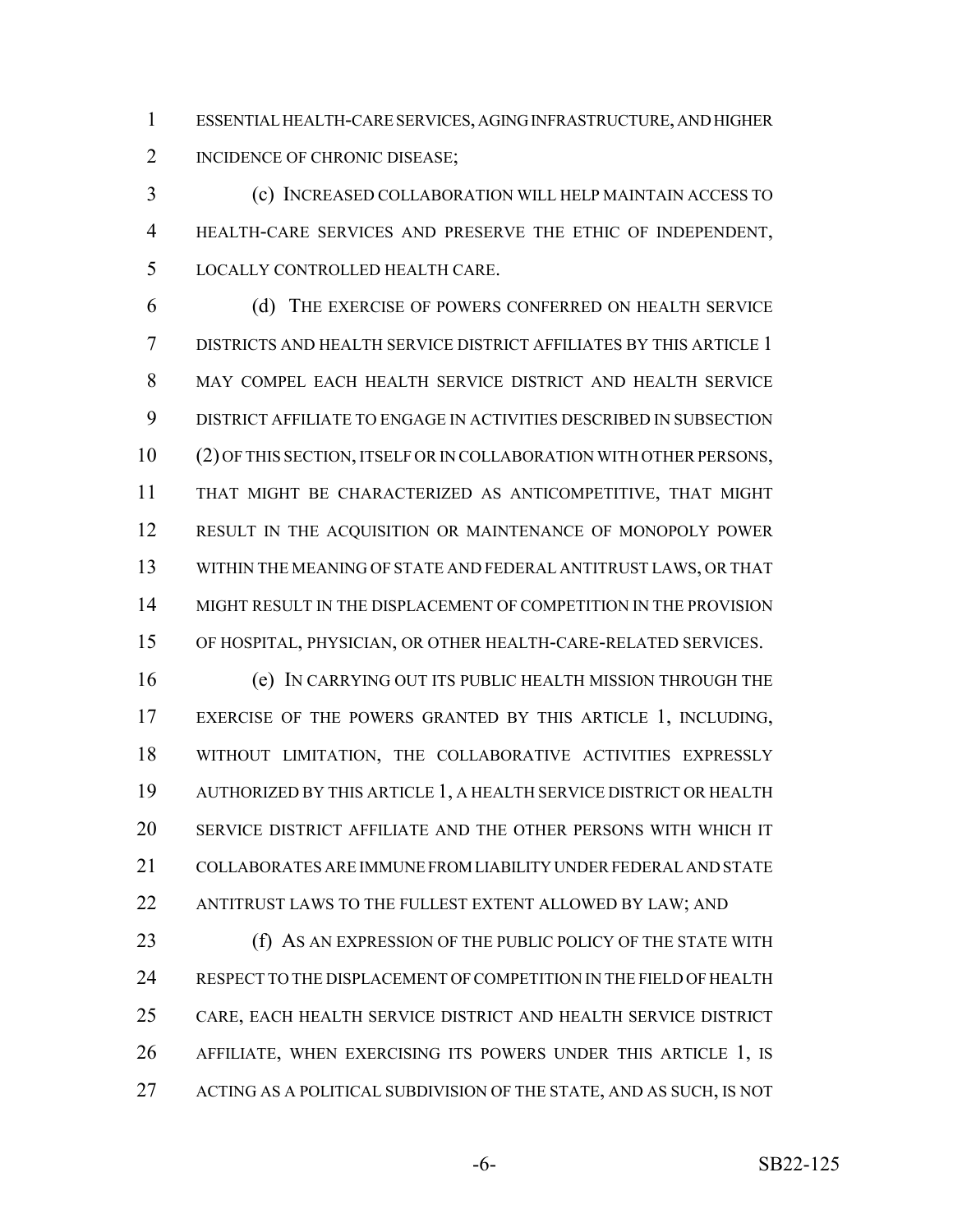SUBJECT TO ACTIVE SUPERVISION BY THE STATE IN ORDER TO ENJOY IMMUNITY FROM THE APPLICATION OF STATE AND FEDERAL ANTITRUST LAWS.

 (2) THE ACTIVITIES THAT A HEALTH SERVICE DISTRICT OR HEALTH SERVICE DISTRICT AFFILIATE MAY ENGAGE IN PURSUANT TO SUBSECTION (1)(d) OF THIS SECTION, EITHER INDEPENDENTLY OR IN COLLABORATION WITH OTHER PERSONS, INCLUDE, AT A MINIMUM:

- (a) JOINT VENTURES;
- (b) JOINT PURCHASING ARRANGEMENTS;

 (c) JOINT NEGOTIATIONS WITH PHYSICIANS, HOSPITALS, AND PAYERS, REGARDLESS OF WHETHER SUCH NEGOTIATIONS RESULT IN 12 SEPARATE OR COMBINED AGREEMENTS;

(d) LEASES; AND

 (e) AGREEMENTS THAT INVOLVE DELIVERY SYSTEM NETWORK CREATION OR OPERATION.

 **SECTION 4.** In Colorado Revised Statutes, 32-1-103, **add** (9.1) as follows:

- **32-1-103. Definitions.** As used in this article 1, unless the context otherwise requires:
- (9.1) "HEALTH SERVICE DISTRICT AFFILIATE" MEANS AN AFFILIATE OF A HEALTH SERVICE DISTRICT THAT IS EITHER UNDER THE SOLE CONTROL OF A HEALTH SERVICE DISTRICT OR UNDER THE COMMON CONTROL OF A HEALTH SERVICE DISTRICT AND OTHER HEALTH SERVICE DISTRICTS OR 24 COUNTY PUBLIC HOSPITALS.

 **SECTION 5.** In Colorado Revised Statutes, 32-1-1003, **add** (6) as follows:

**32-1-1003. Health service districts - additional powers -**